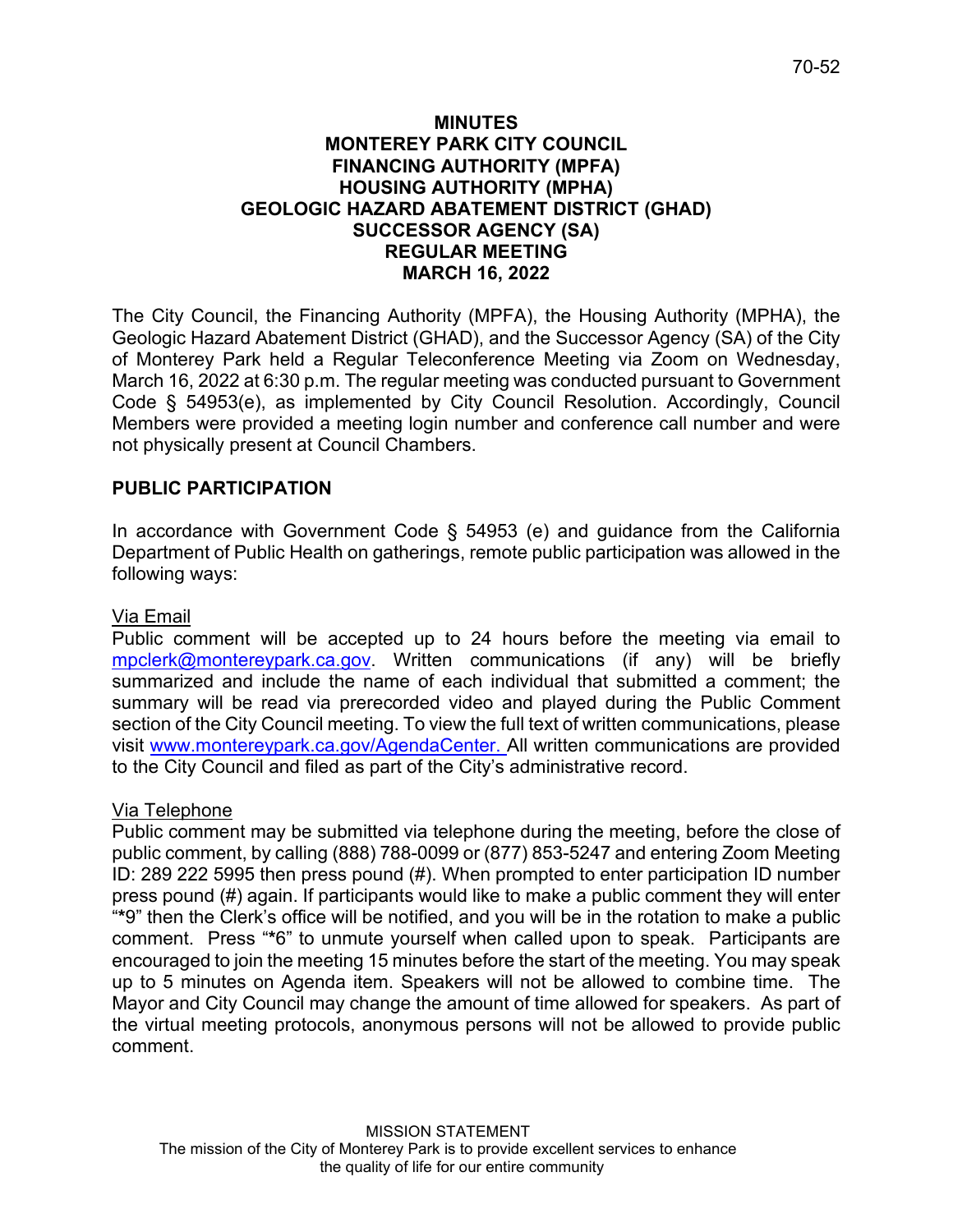Important Disclaimer – When a participant calls in to join the meeting, their name and/or phone number will be visible to all participants. Note that all public meetings will be recorded.

# **CALL TO ORDER:**

Mayor Lo called the meeting to order at 6:30 p.m.

## **FLAG SALUTE:**

Mayor Lo led the Flag Salute.

## **ROLL CALL:**

City Clerk Vincent Chang called the roll:

| <b>Council Members Present:</b> | Peter Chan, Hans Liang, Henry Lo, Yvonne Yiu |
|---------------------------------|----------------------------------------------|
| <b>Council Members Absent:</b>  | <b>Fred Sornoso</b>                          |

**ALSO PRESENT:** City Treasurer Jospeh Leon, City Manager Ron Bow, City Attorney Karl Berger, Assistant City Manager Inez Alvarez, Fire Chief Matt Hallock, Police Chief Kelly Gordon, City Librarian Diana Garcia, Director of Human Resources & Risk Management Christine Tomikawa, Director of Management Services Martha Garcia, Director of Recreation & Community Services Robert Aguirre, Interim Director of Community & Economic Development Steve Sizemore, Economic Development Manager Joseph Torres, Planning Manager Jessica Serrano, Principal Management Analyst Xochitl Tipan, Deputy City Clerk Cindy Trang, Community Communications Coordinator Randy Ishino, Senior Clerk Typist Viridiana Martinez

# **AGENDA ADDITIONS, DELETIONS, CHANGES AND ADOPTIONS**

## **PUBLIC COMMUNICATIONS**

**Public Speaker Disclaimer:** Meetings are held virtually, and the information listed for the speakers may or may not reflect the correct spelling of their respective name.

- Arthur Fong thanked Mayor Lo and Council for approving the SR-710 N. Mobility Improvements Projects Funding Agreements and for moving forward for the betterment of the City.
- City Clerk Chang received, filed, and read a written communication from speaker Catherine Peng inquiring about the Spirit Bus.

## **STAFF COMMUNICATIONS**

- Principal Management Tipan gave a PowerPoint presentation informing the community of the Spring Cleaning Day event on April 9, 2022 at the Barnes Park Service Club House.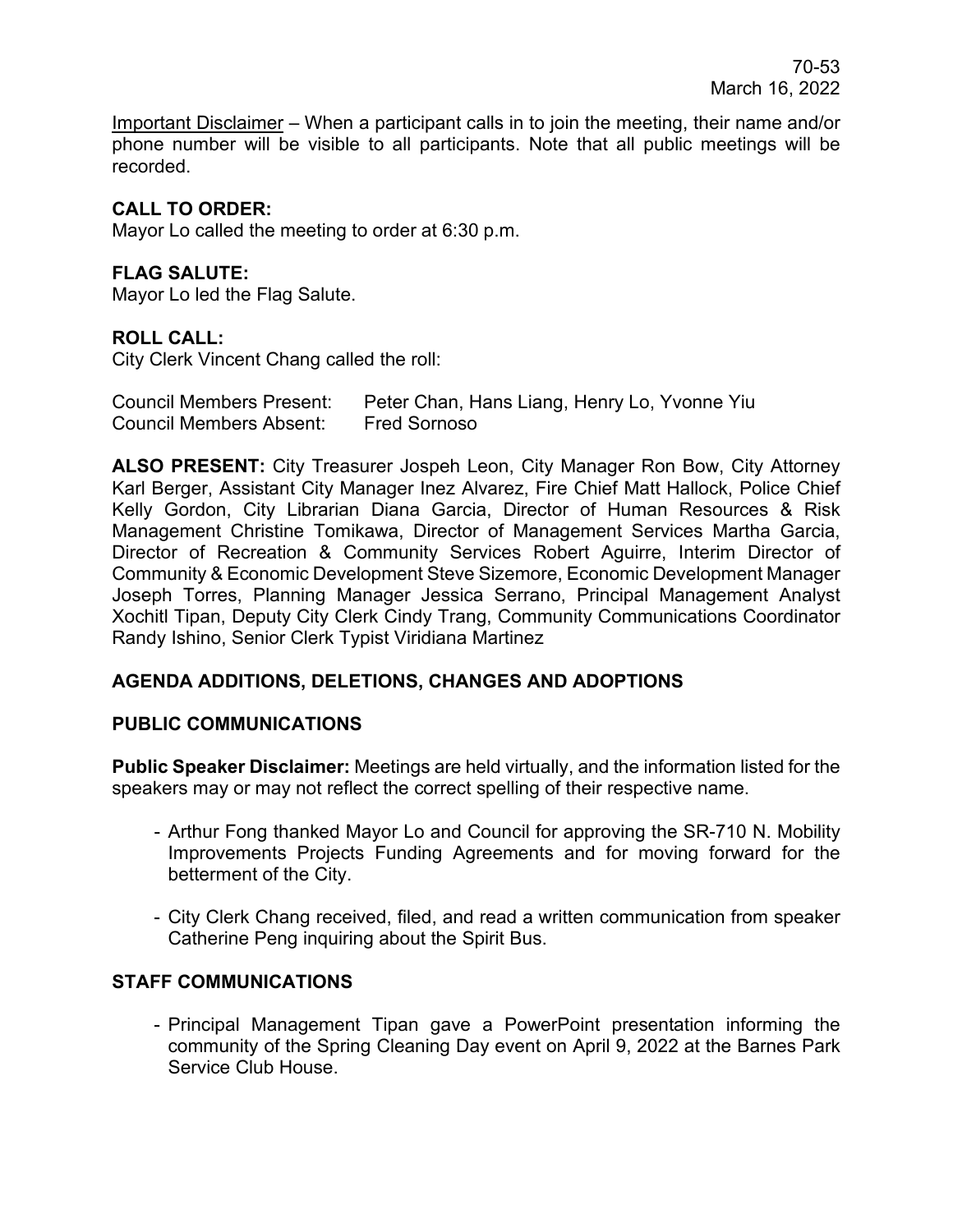# **1. PRESENTATION**

Matters listed under presentation are for informational content and discussion only.

## **1A. AUTISM AWARENESS MONTH**

- Police Chief Gordon gave a PowerPoint presentation informing the community that during the month of April the Police Department will be selling Autism Awareness patches in honor of Autism Awareness Month.

## **2. OLD BUSINESS –** None.

## **3. CONSENT CALENDAR ITEMS NOS. 3A-3F**

Matters listed under consent calendar are considered to be routine, ongoing business and are enacted by one motion unless specified.

**Action Taken:** The City Council approved and adopted Item Nos. 3A, 3B, 3C, and 3D, on Consent Calendar, excluding Item Nos. 3E and 3F which were pulled for discussion and separate motion, reading resolutions and ordinances by the title only and waiving further reading thereof.

**Motion:** Moved by Council Member Liang and seconded by Council Member Chan, motion carried by the following vote:

|                                  | Ayes: Council Members: Yiu, Chan, Liang, Lo |
|----------------------------------|---------------------------------------------|
| Noes: Council Members: None      |                                             |
| Absent: Council Members: Sornoso |                                             |
| Abstain: Council Members: None   |                                             |

## **3A. MINUTES**

Approve the minutes from the regular and special meetings of February 16, 2022.

**Action Taken:** The City Council approved the minutes from the regular and special meetings of February 16, 2022 on Consent Calendar.

## **3B. MONTLY INVESTMENT REPORT – FEBRUARY 2022**

As of February 28, 2022 invested funds for the City of Monterey Park is \$88,282,706.77.

**Action Taken:** The City Council received and filed the monthly investment report on Consent Calendar.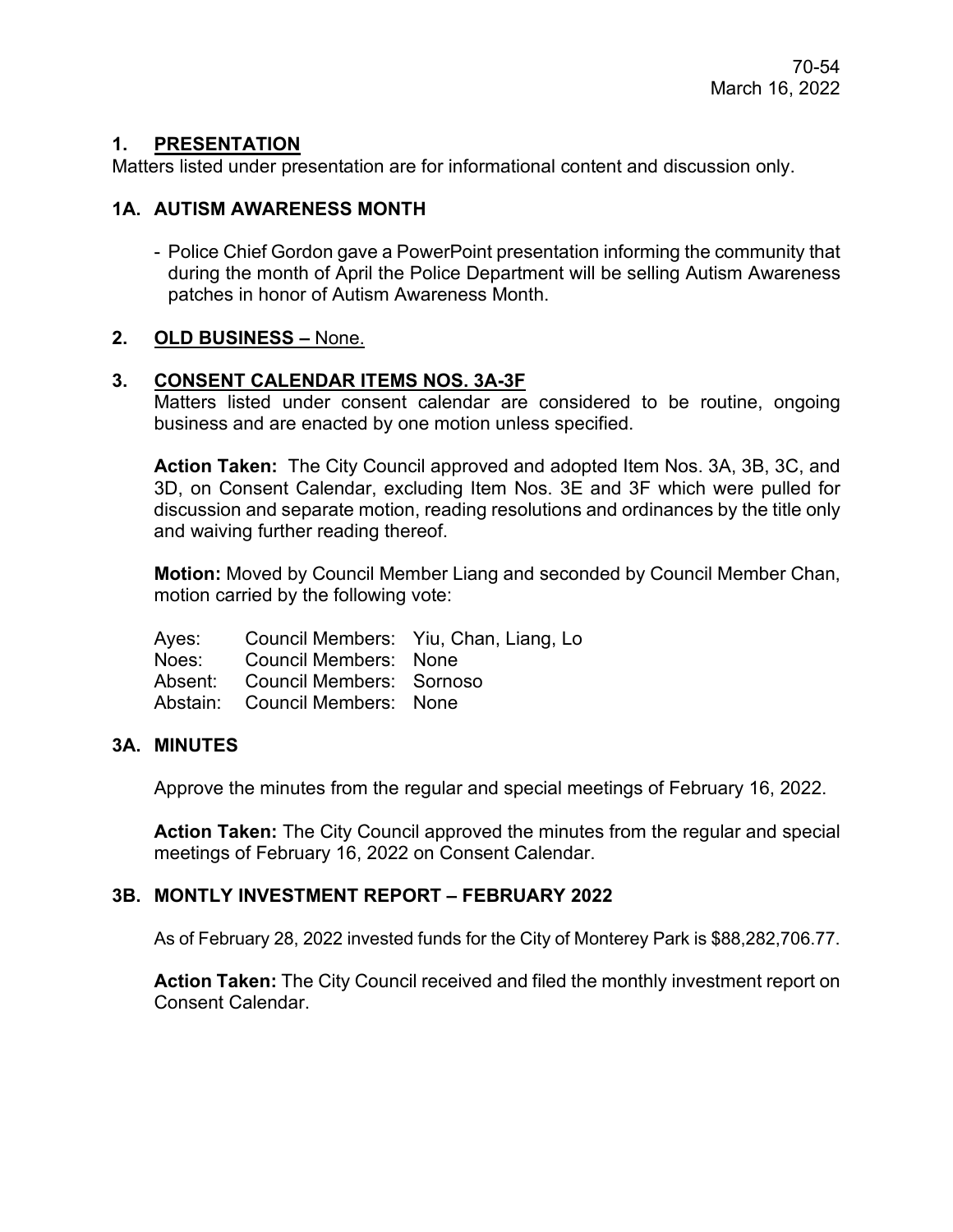#### **3C. CITY HALL CARPET REPLACEMENT – AUTHORIZATION TO ADVERTISE BID PACKAGE**

Staff has prepared a construction bid package (specifications) for the City Hall Carpet Replacement project and is requesting City Council's authorization to advertise the project for construction bids.

### CEQA (California Environmental Quality Act):

The proposed project is categorically exempt from the requirements of the California Environmental Quality Act (CEQA) pursuant to 14 California Code of Regulations §15301 as a Class 1 categorical exemption (Existing Facilities).

**Action Taken:** The City Council adopted Resolution No. 2022-R13 approving the design and plans for the City Hall Carpet Replacement Project; and authorized the solicitation of bids for the City Hall Carpet Replacement project on Consent Calendar.

### **Resolution No. 2022-R13,** entitled:

A RESOLUTION APPROVING THE DESIGN AND PLANS FOR THE CITY HALL CARPET REPLACEMENT PROJECT PURSUANT TO GOVERNMENT CODE § 830.6 AND ESTABLISHING A PROJECT PAYMENT ACCOUNT

### **3D. TASK ORDERS TO PUBLIC WORKS ON-CALL AGREEMENT WITH TRANSTECH ENGINEERS FOR STAFF AUGMENTATION**

On January 19, 2022, the City Council authorized an On-call agreement with Transtech Engineers Inc. for on-call General Engineering Services.

Staff requests approval of two Task Orders to this Agreement for staff augmentation services to help fill vacant positions. The first Task Order would provide an associate engineer level staff person to help with project management services of the City's street rehabilitation projects at a cost not to exceed \$200,000, funded partially by street bond funds and salary savings. The second Task Order would provide parttime or full-time staff augmentation services to provide an engineering manager or capital improvement program manager to help fill the long since vacant position of Assistant City Engineer, at a cost not to exceed \$200,000. Staff augmentation services are temporary while the vacant positions are filled.

**Action Taken:** The City Council authorized the City Manager to execute two Task Orders for Transtech Engineers Inc. for staff augmentation as part of its on-call general engineering services agreement, each not to exceed \$200,000; and appropriated \$150,000 from the Street Bonds Fund on Consent Calendar.

### **3E. 2022 NATIONAL LIBRARY WEEK RESOLUTION**

The Monterey Park Bruggemeyer Library is celebrating the week of April 3-9, 2022 as National Library Week. National Library Week is celebrated nationwide annually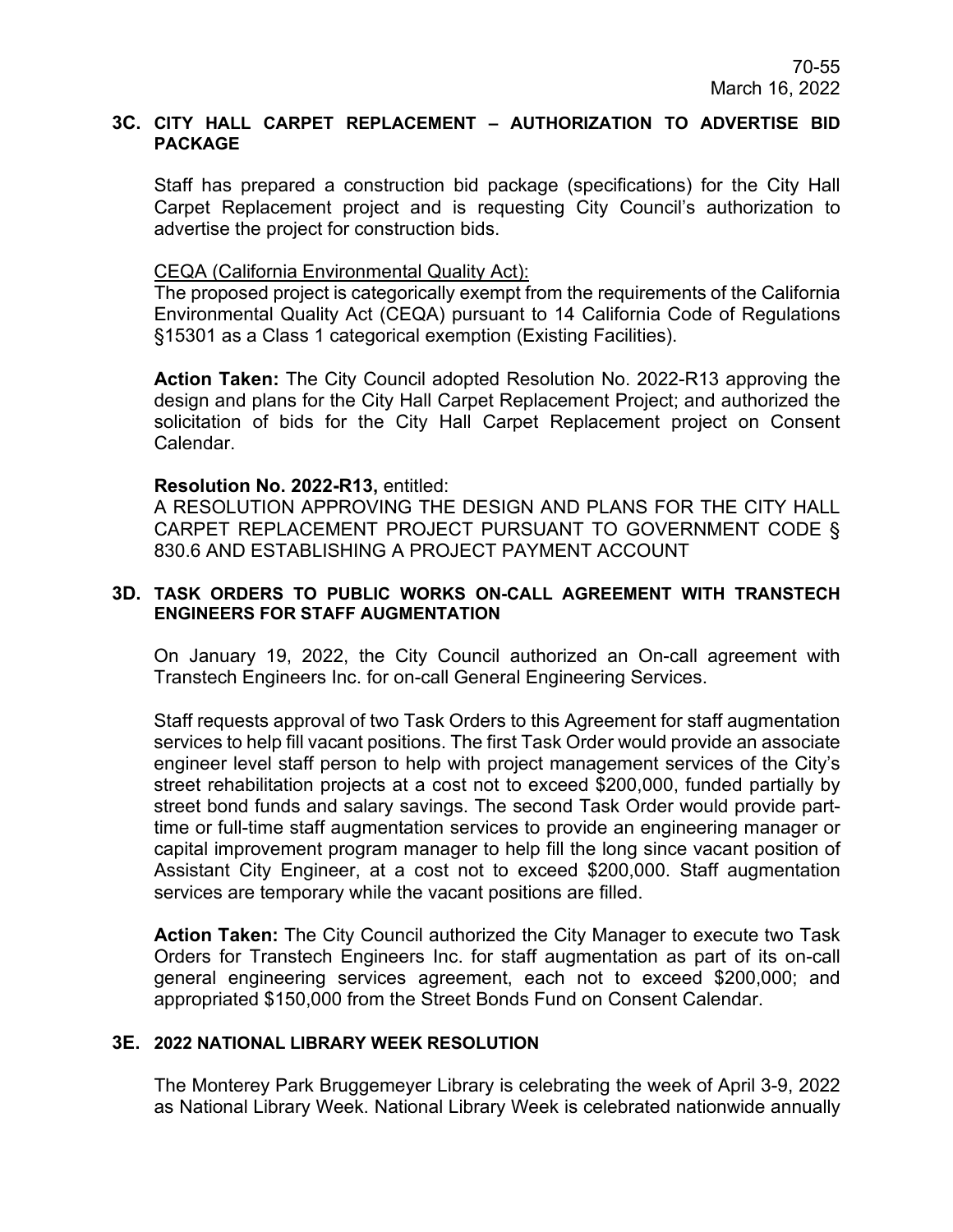in April to highlight the valuable role libraries, librarians, and library workers play in transforming lives and strengthening our communities. Libraries offer opportunities for everyone to explore new worlds and become their best selves through access to information, technology, multimedia content, and educational programs.

**Action Taken:** The City Council adopted Resolution No. 2022-R14 declaring the week of April 3-9, 2022 to be National Library Week in Monterey Park.

**Motion:** Moved by Council Member Chan and seconded by Council Member Liang, motion carried by the following vote:

Ayes: Council Members: Yiu, Chan, Liang, Lo Noes: Council Members: None Absent: Council Members: Sornoso Abstain: Council Members: None

### **Resolution No. 2022-R14,** entitled:

A RESOLUTION DECLARING APRIL 3, 2022 – APRIL 9, 2022 AS NATIONAL LIBRARY WEEK

### **3F. NATIONAL PUBLIC SAFETY TELECOMMUNICATORS WEEK RESOLUTION**

The Monterey Park Police Department is celebrating the week of April 10-16, 2022, as National Public Safety Telecommunicators Week. This week, sponsored by the Association of Public-Safety Communications Officials (APCO) International and celebrated annually, honors the thousands of men and women who respond to emergency calls, dispatch emergency professionals and equipment, and render lifesaving assistance to the citizens of the United States. We are enlisting your support in the form of a resolution to honor these men and women in our area for the work that they do every day to protect the residents of Monterey Park.

**Action Taken:** The City Council adopted Resolution No. 2022-R15 declaring the week of April 10 through 16, 2022 to be National Public Safety Telecommunicators Week in the City of Monterey Park.

**Motion:** Moved by Council Member Chan and seconded by Council Member Liang, motion carried by the following vote:

Ayes: Council Members: Yiu, Chan, Liang, Lo

Noes: Council Members: None

Absent: Council Members: Sornoso

Abstain: Council Members: None

### **Resolution No. 2022-R15,** entitled:

A RESOLUTION OF THE CITY COUNCIL OF THE CITY OF MONTEREY PARK DECLARING APRIL 10-16 2022, NATIONAL PUBLIC SAFETY TELECOMMUNICATIONS WEEK IN MONTEREY PARK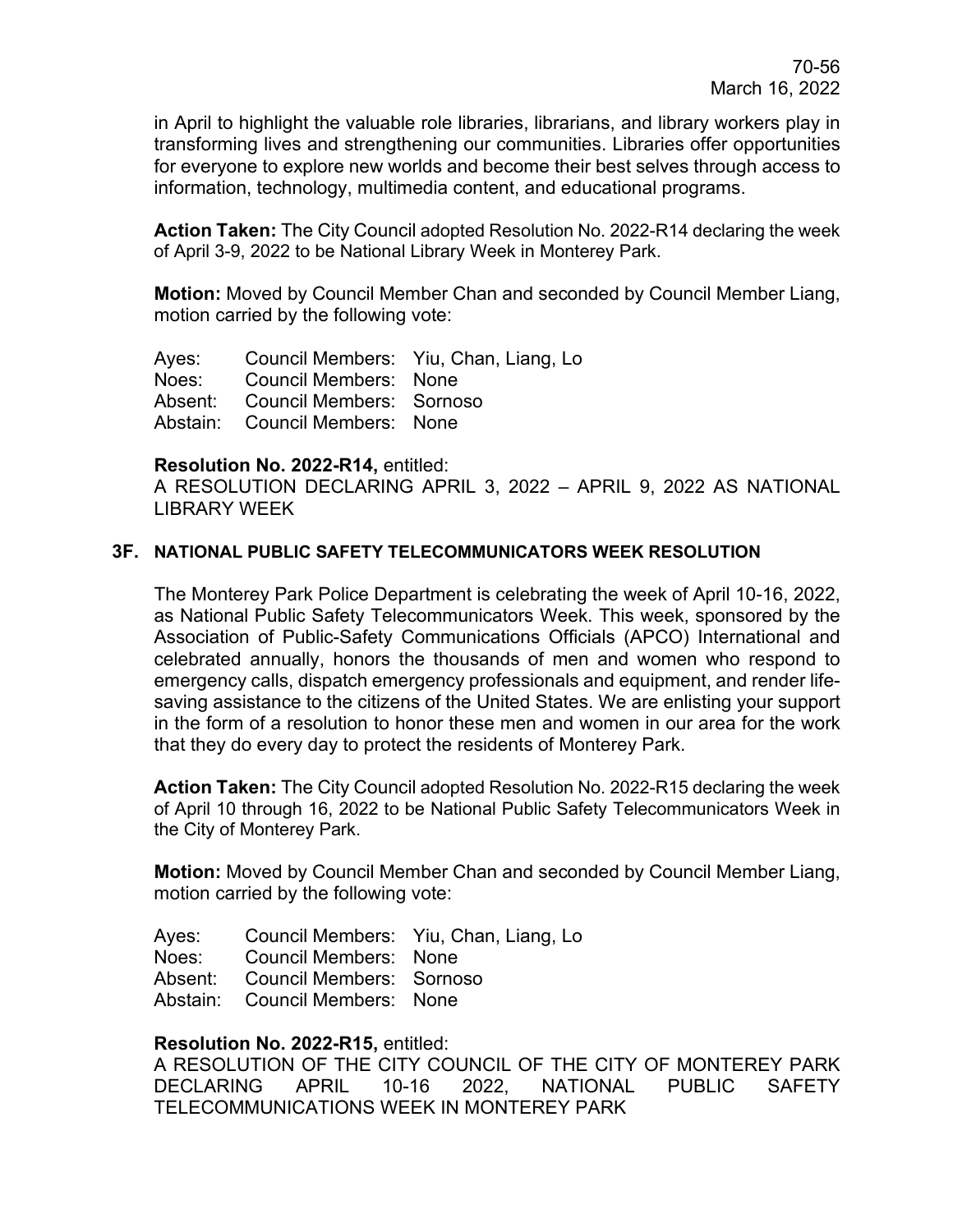### **4. PUBLIC HEARING**

### **4A. ANNUAL WEED ABATEMENT PROTEST HEARING (PUBLIC HEARING)**

The County of Los Angeles Department of Agriculture Commissioner and Weights and Measures submitted to the City the annual Weed Abatement Declaration List and resolution declaring that weeds, brush, rubbish, refuse, and dirt maintained on certain private properties in the City, are a public nuisance. At the regular City Council meeting on February 16, 2022, the Council adopted Resolution No. 2022- R11 approving the 2022 Weed Abatement Declaration List as posted by the County. By adopting the Resolution, the Council declared its intention to provide for the abatement of said public nuisances. To complete the process, the Council must hold a protest hearing to allow parcel owners identified on the Declaration List an opportunity to object to their inclusion thereon.

#### CEQA DISCUSSION:

Adoption of the Resolution is exempt for the California Environmental Quality Act ("CEQA") under CEQA Guidelines § 15061(b) (3), because it can be seen with certainty that there is no possibility that the Resolution may have a significant effect on the environment.

**Action Taken:** The City Council opened the public hearing at 7:04, received no public testimony; closed the public hearing at 7:05; and adopted Resolution No. 2022-R16.

**Motion:** Moved by Council Member Chan and seconded by Council Member Liang, motion carried by the following vote:

Ayes: Council Members: Yiu, Chan, Liang, Lo Noes: Council Members: None Absent: Council Members: Sornoso Abstain: Council Members: None

### **Resolution No. 2022-R16,** entitled:

A RESOLUTION ADOPTED PURSUANT TO GOVERNMENT CODE § 39561 DECLARING THAT WEEDS, BRUSH, RUBBISH AND REFUSE UPON OR IN FRONT OF SPECIFIED PROPERTY IN THE CITY ARE A SEASONAL AND RECURRENT PUBLIC NUISANCE, AND DECLARING ITS INTENTION TO PROVIDE FOR ABATEMENT

#### **4B. ORDINANCE ESTABLISHING THE LAND USE RELATED TIME SUSPENSION PERIOD RELATED TO THE COVID-19 EMERGENCY**

On May 7, 2020, the City Manager issued an Administrative Order that suspended all time periods for land use related appeals, reviews, or automatic approvals starting March 11, 2020 (collectively, the "Land Use Times" or "LATs"). That Administrative Order was subsequently ratified by the City Council via Resolution No. 12164, adopted June 3, 2020. Suspending the LAT was part of the City Council's overall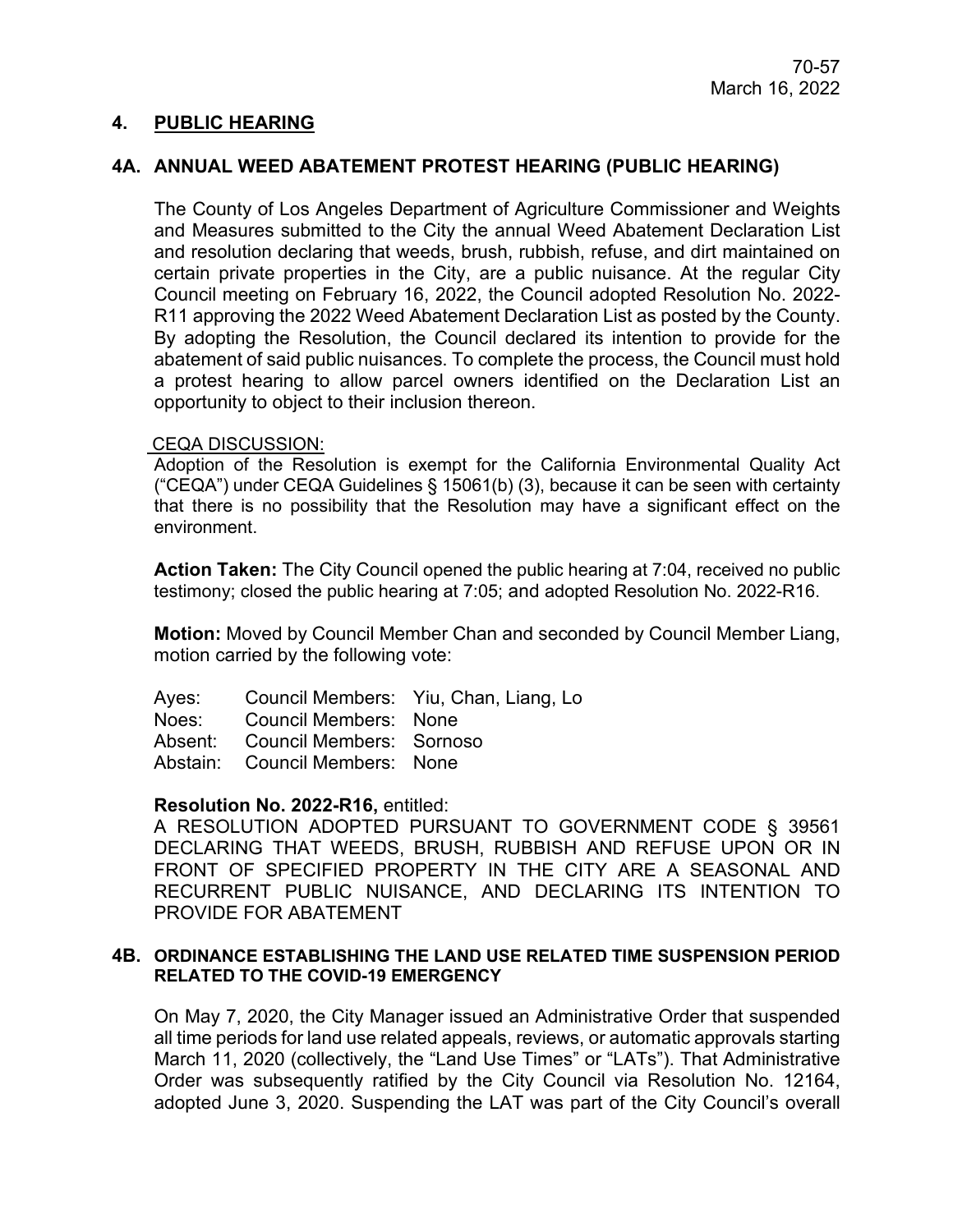strategy that was encapsulated within the 2020 Monterey Park Business Recovery Program and implemented to assist businesses during the COVID-19 Emergency.

It is apparent that the COVID-19 Emergency is now ending. As the City emerges from emergency operations, it is in the public interest to bring some of the City Council's emergency actions to an end and restore the "normal" operations for processing land use applications.

### CEQA (California Environmental Quality Act):

The Ordinance itself and the actions anticipated by the Ordinance were reviewed pursuant to the California Environmental Quality Act (Public Resources Code §§ 21000, *et seq.,* "CEQA") and the regulations promulgated thereunder (14 Cal. Code of Regulations §§15000, *et seq.,* the "CEQA Guidelines").

Based upon that review, this action is exempt from further review pursuant to CEQA Guidelines § 15269(a) because the protection of public and private property is necessary to maintain services essential to public, health and welfare.1 Moreover, the Ordinance simply ratifies previously adopted emergency regulations and establishes a deadline for terminating such regulations. Such action does not constitute a "project" as defined by CEQA.

**Action Taken:** The City Council (1) opened the public hearing at 7:10 (2) did not receive any documentary and testimonial evidence; (3) closed the public hearing at 7:10; and (4) introduced and waived first reading of an uncodified ordinance that ends the suspension of time deadlines for various land use related applications and approvals.

**Motion:** Moved by Council Member Chan and seconded by Council Member Liang, motion carried by the following vote:

Ayes: Council Members: Yiu, Chan, Liang, Lo Noes: Council Members: None Absent: Council Members: Sornoso Abstain: Council Members: None

## **5. NEW BUSINESS**

#### **5A. AMENDMENT TO VARIOUS SECTIONS OF MONTEREY PARK MUNICIPAL CODE CHAPTER 6.15 REGULATING MANDATORY ORGANIC WASTE DISPOSAL REDUCTION**

Senate Bill 1383 (SB 1383) requires local jurisdictions to implement Short-lived Climate Pollutants: Organic Waste Reduction regulations as set forth by the California Department of Resources and Recovery (CalRecycle). On December 1, 2021 the City adopted Ordinance No. 2216 adding Chapter 6.15 to the to the Monterey Park Municipal Code (MPMC) that provides the requirements for collection and recycling of organic waste to comply with the law.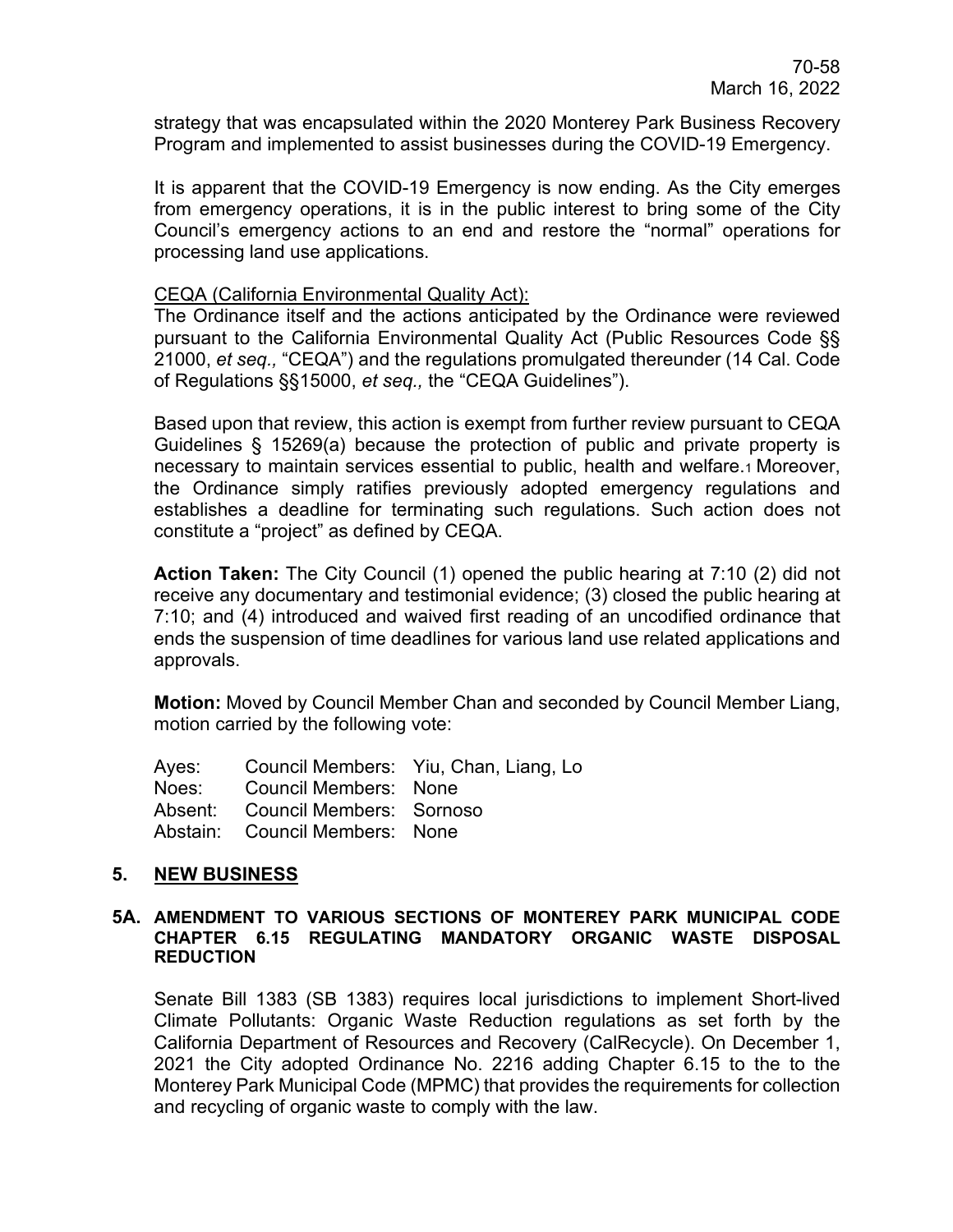Staff requests to amend Chapter 6.15 to add definitions and provide clarification to the City's types of collection systems.

**Action Taken:** The City Council introduced and waived first reading of an ordinance amending various sections of Monterey Park Municipal Code ("MPMC") Chapter 6.15 regulating mandatory organic waste disposal reduction.

**Motion:** Moved by Council Member Liang and seconded by Council Member Chan, motion carried by the following vote:

Ayes: Council Members: Yiu, Chan, Liang, Lo Noes: Council Members: None Absent: Council Members: Sornoso Abstain: Council Members: None

### **5B. DISCUSSION OF PENDING MONTEREY PARK MUNICIPAL CODE UPDATES**

With changes in California law, City legislative responses in response to the Pandemic, and approval of the Land Use and Housing Elements of the General Plan, the City needs to update the MPMC. Staff prepared a Draft Program (defined below) to identify and process the necessary updates. The intent is that the City Council review, discuss, and make a final determination on the Draft Program.

### **Public Speakers:**

- Linda Tang communicated her excitement for an Inclusionary Housing Ordinance. She also suggested City staff implement an Ad Hoc committee to increase public participation in the drafting of the Inclusionary Housing Ordinance.

**Recommendation:** It is recommended that the City Council (1) receiving and filing a report regarding pending updates to the Monterey Park Municipal Code ("MPMC") including, without limitation, an Inclusionary Housing Ordinance; (2) providing direction and making a final determination regarding the process for pending updates to the MPMC as contained in the draft Zoning Amendment program ("Draft Program"); and (3) taking such additional, related, action that may be desirable.

**Action Taken:** The City Council by consensus, received and filed a report regarding pending updates to the Monterey Park Municipal Code ("MPMC") including, without limitation, an Inclusionary Housing Ordinance.

## **6. CITY COMMUNICATIONS (CITY COUNCIL)**

### **6A. RESOLUTION DECLARING THE CITY OF MONTEREY PARK'S SOLIDARITY WITH THE PEOPLE OF UKRAINE (REQUESTED BY MAYOR LO)**

**Action Taken:** The City Council adopted Resolution No. 2022-R17 declaring the City of Monterey Park's solidarity with the People of Ukraine.